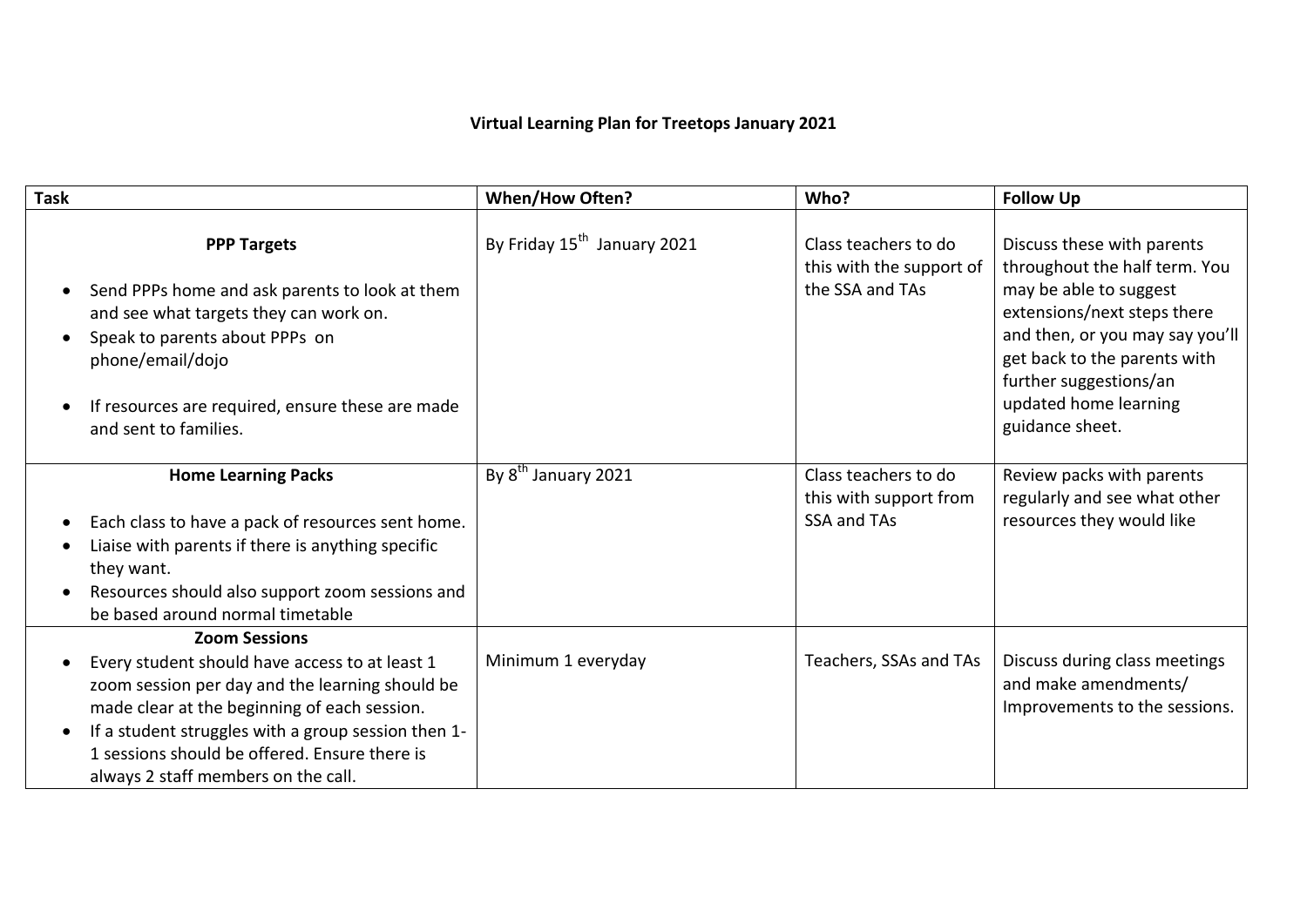| Record who has been present on weekly<br>template.<br>Consider how you can record progress from the<br>sessions                                                                                                                                                                                                                                                                                                                                                                                                                                                                                       |                        |                                                           |                                                           |
|-------------------------------------------------------------------------------------------------------------------------------------------------------------------------------------------------------------------------------------------------------------------------------------------------------------------------------------------------------------------------------------------------------------------------------------------------------------------------------------------------------------------------------------------------------------------------------------------------------|------------------------|-----------------------------------------------------------|-----------------------------------------------------------|
| <b>Speaking to Parents</b><br>Make at least weekly contact with the parents.<br>$\bullet$<br>This could be a phone call or contact or after a<br>zoom call.<br>Discuss with the parent about how the pupil is<br>$\bullet$<br>and how the learning is going. Discuss next steps,<br>things to try, additional activities etc.<br>It is important that we speak to the parents. You<br>may use email, Dojo messages etc as well, but<br>please speak to each parent a minimum of x1 per<br>week via phone or video call. Record on home<br>learning record and if any concerns please put on<br>CPOMS. | At least once per week | Teachers, SSAs and TAs                                    | Follow up any actions from<br>conversations with parents. |
| <b>Individual Class Meetings</b><br>Arrange a weekly virtual class meeting to:<br>$\bullet$<br>Share information about how the pupils<br>$\circ$<br>are.<br>Discuss the home learning that the pupils<br>$\circ$<br>have done and any actions.<br>Plan home learning for the following<br>$\circ$<br>week.                                                                                                                                                                                                                                                                                            | Once per week          | Teachers, SSAs and TAs<br>(Class Teachers to<br>organise) | Regular check up on resources<br>that may need updating   |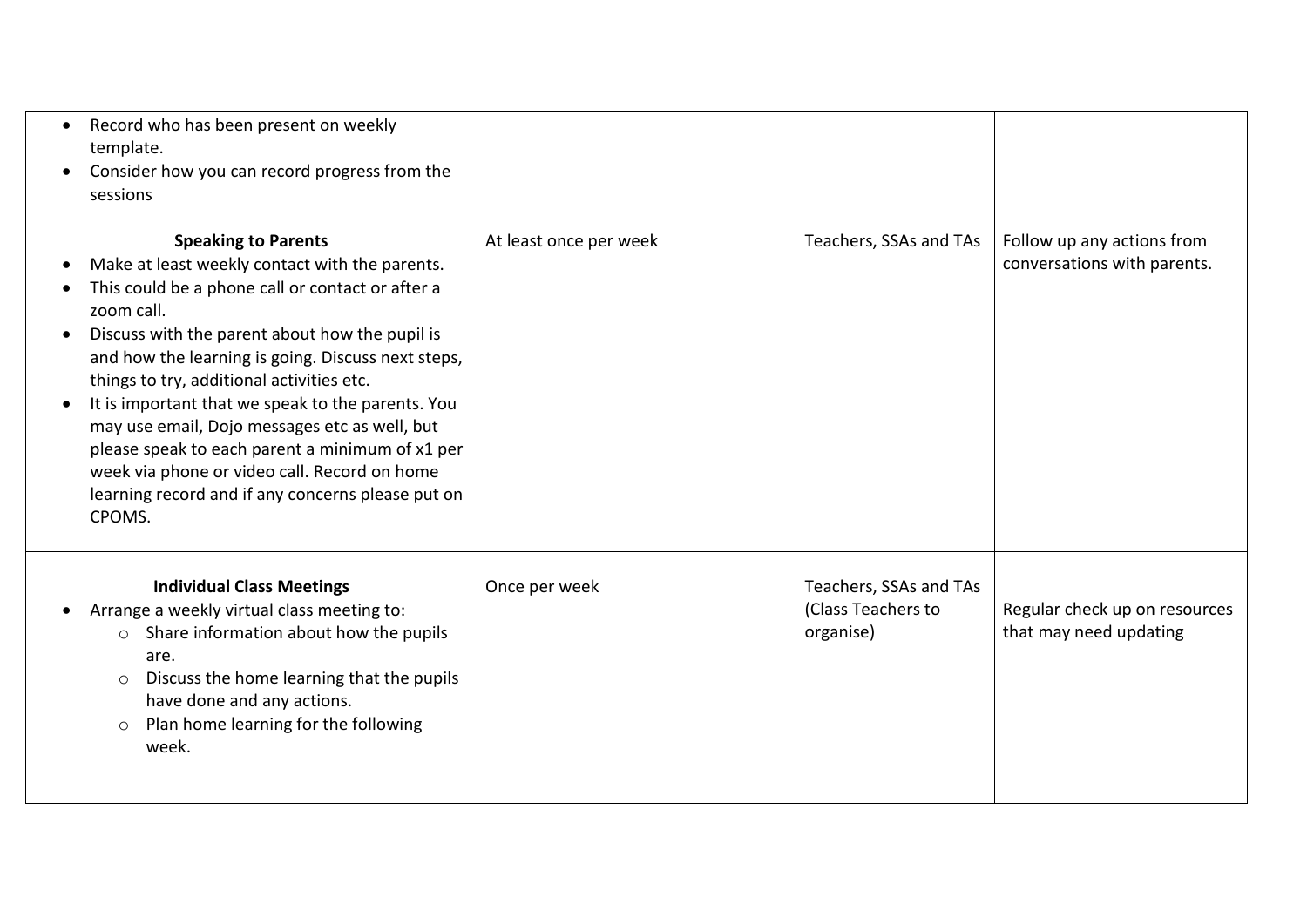| <b>Meetings with department Lead</b>                   |                                        |                          | Class summary to filled in<br>during meetings. |
|--------------------------------------------------------|----------------------------------------|--------------------------|------------------------------------------------|
| Weekly meeting with class teams to update on           | Once per week (Wednesdays)             |                          |                                                |
| remote learning and any issues                         |                                        |                          |                                                |
| Department meetings                                    | Fortnightly on Fridays (all staff)     |                          |                                                |
|                                                        |                                        |                          |                                                |
| <b>Weekly Summary Sheet</b>                            | Saved on the school staff drive by the | <b>Class Teachers to</b> |                                                |
| All contact with pupils/parents needs to be            | end of the school day every Friday (or | complete summary.        |                                                |
| recorded on homelearning record e.g. a record of       | before)                                |                          |                                                |
| telephone conversations, emails, Dojo messages,        |                                        |                          |                                                |
| if a pupil has attended a Zoom session etc. Please     |                                        |                          |                                                |
| summarise this information and anything else           |                                        |                          |                                                |
| regarding home learning on the Weekly Summary          |                                        |                          |                                                |
| Sheet by the end of the school day every Friday.       |                                        |                          |                                                |
| This summary sheet does not need to be                 |                                        |                          |                                                |
| completed for pupils who are in school.                |                                        |                          |                                                |
| Any concerns noted record on CPOMS                     |                                        |                          |                                                |
| <b>Therapy Support</b>                                 |                                        | Class teacher with       | Follow up meetings if required                 |
| Speak to parents regarding any specific therapy        |                                        | support from SSA/TAs     | with SALT                                      |
| support they may need                                  |                                        |                          |                                                |
| Speak with therapists when parents request             |                                        |                          |                                                |
| therapist support                                      |                                        |                          |                                                |
|                                                        |                                        |                          |                                                |
| <b>Activities</b>                                      |                                        | Class teacher with       | Speak to parents regularly if                  |
|                                                        |                                        | support from SSA/TAs     | they need more resources                       |
| Ensure there is weekly planned activities for students |                                        |                          |                                                |
| to access.                                             |                                        |                          |                                                |
| Regularly review PPPs and tasks they can do related    |                                        |                          |                                                |